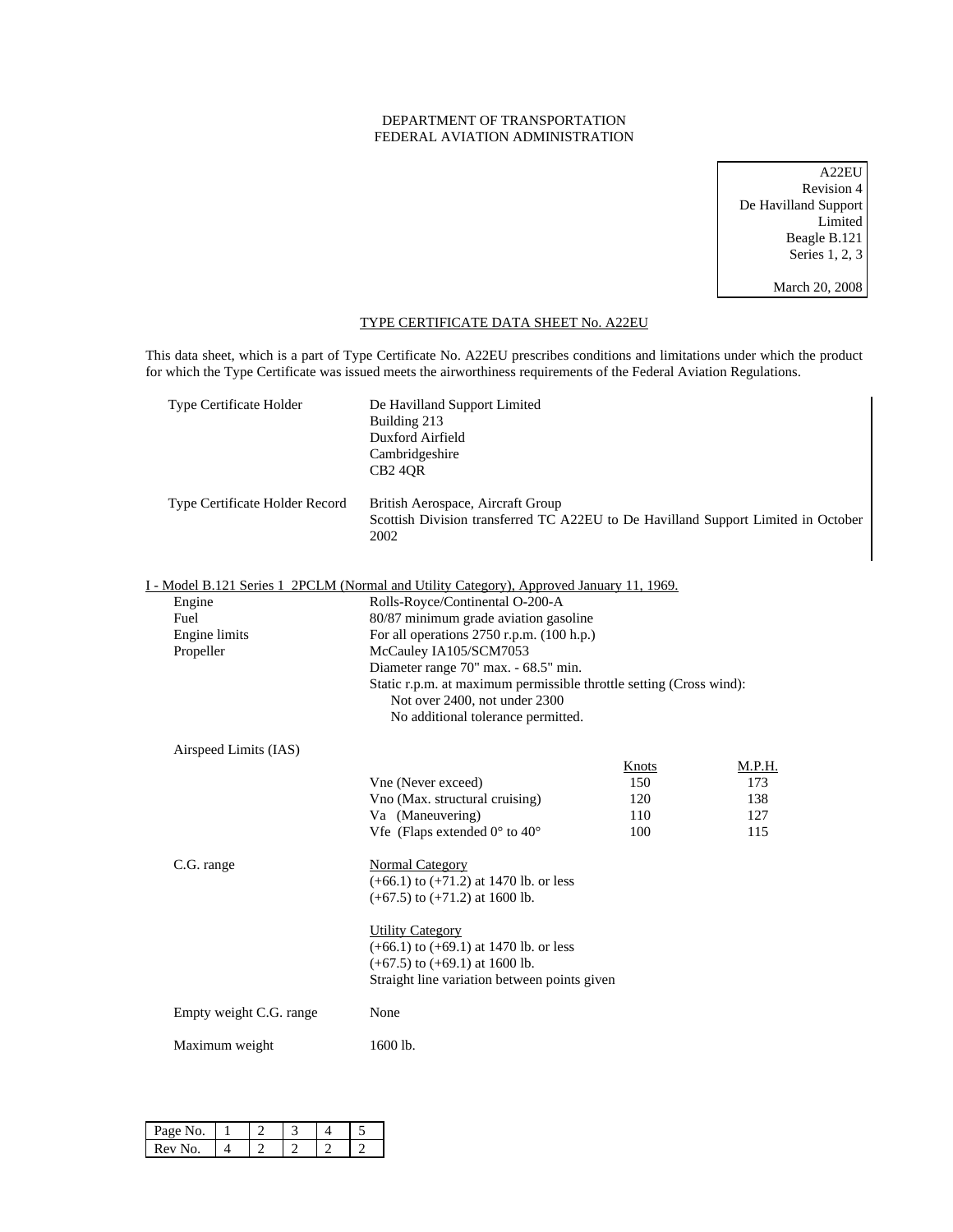| Number of seats                                                                                         | $2 (+78)$                                                                                                                                                                                                                                                                                                                                                                              |                              |                                                                             |                                       |                                                                            |
|---------------------------------------------------------------------------------------------------------|----------------------------------------------------------------------------------------------------------------------------------------------------------------------------------------------------------------------------------------------------------------------------------------------------------------------------------------------------------------------------------------|------------------------------|-----------------------------------------------------------------------------|---------------------------------------|----------------------------------------------------------------------------|
| Maximum baggage                                                                                         | $85$ lb. $(+100)$                                                                                                                                                                                                                                                                                                                                                                      |                              |                                                                             |                                       |                                                                            |
| Fuel capacity                                                                                           | 29 U.S. gallons usable $(+65.1)$ (See Note 1 for data on unusable fuel).                                                                                                                                                                                                                                                                                                               |                              |                                                                             |                                       |                                                                            |
| Oil capacity                                                                                            | 1.0 U.S. gallons usable $(+15)$ (See Note 1 for data on system oil).                                                                                                                                                                                                                                                                                                                   |                              |                                                                             |                                       |                                                                            |
| Control surface movements                                                                               | Wing flaps<br>Aileron<br>Elevator<br>Elevator trim tab<br>Rudder                                                                                                                                                                                                                                                                                                                       | Up<br>Up<br>Up<br>Up<br>Left | $0^{\circ}$<br>$28^{\circ}$<br>$30^{\circ}$<br>$13^{\circ}$<br>$25^{\circ}$ | Down<br>Down<br>Down<br>Down<br>Right | $39.5^\circ$<br>$12^{\circ}$<br>$20^\circ$<br>$32^{\circ}$<br>$25^{\circ}$ |
| Equipment                                                                                               | The basic required equipment as prescribed in the applicable airworthiness<br>regulations (see CERTIFICATION BASIS) must be installed in the aircraft<br>for certification. Beagle Report TECH/B121/62 contains a list of all required<br>equipment as well as optional equipment installations approved by the<br>A.R.B.<br>In addition, the following item of equipment is required: |                              |                                                                             |                                       |                                                                            |
|                                                                                                         | Stall Warning Indicator (Safeflight 164)<br>a)<br>ARB Approved Flight Manual Doc. No.B.S.3/5 dated 6th September<br>b)<br>1968.                                                                                                                                                                                                                                                        |                              |                                                                             |                                       |                                                                            |
| II - Model B.121 Series 2 4PCLM (Normal Category), 2PCLM (Utility Category), Approved January 11, 1969. |                                                                                                                                                                                                                                                                                                                                                                                        |                              |                                                                             |                                       |                                                                            |

(Same as Model B.121 Series 1, except for power plant installation).

| Engine                | Lycoming O-320-A2B                                                                                                                                                                                        |                                   |                             |
|-----------------------|-----------------------------------------------------------------------------------------------------------------------------------------------------------------------------------------------------------|-----------------------------------|-----------------------------|
| Fuel                  | 80-87 minimum grade aviation gasoline                                                                                                                                                                     |                                   |                             |
| Engine limits         | For all operations $2700$ r.p.m. $(150$ h.p.)                                                                                                                                                             |                                   |                             |
| Propeller             | Sensenich M74DMS-0-60<br>Diameter range 74" max. - 72" min.<br>Static r.p.m. at maximum permissible throttle setting (cross wind):<br>Not over 2400, not under 2200<br>No additional tolerance permitted. |                                   |                             |
| Airspeed limits (IAS) | Vne (Never exceed)<br>Vno (Max. Structural cruising)<br>Va (Maneuvering)<br>Vfe (Flaps extended $0^{\circ}$ to $40^{\circ}$ ) 100                                                                         | Knots<br>150<br>120<br>110<br>115 | M.P.H.<br>173<br>138<br>127 |
| C.G. range            | Normal Category<br>$(+62.8)$ to $(+71.6)$ at 1250 lb. or less<br>$(+63.5)$ to $(+71.6)$ at 1600 lb.<br>$(+65.8)$ to $(+71.6)$ at 1800 lb.<br>$(+67.6)$ to $(+71.2)$ at 1925 lb.                           |                                   |                             |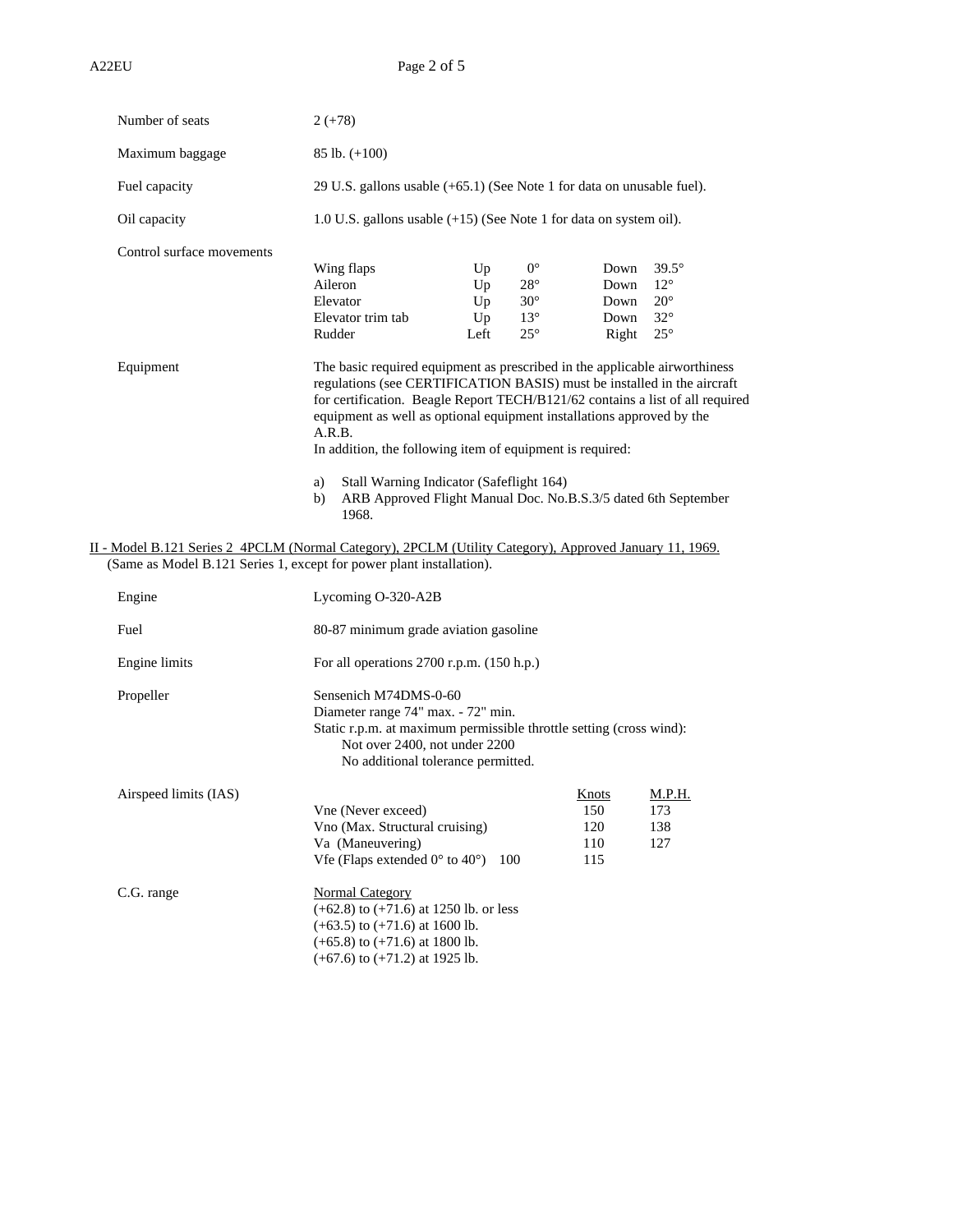|                           | <b>Utility Category</b><br>$(+62.8)$ to $(+69.1)$ at 1250 lb. or less<br>$(+63.5)$ to $(+69.1)$ at 1600 lb.<br>$(+65.2)$ to $(+69.1)$ at 1750 lb.<br>Straight line variation between points given                                                                                                                                                                                                                                                                                                                             |
|---------------------------|-------------------------------------------------------------------------------------------------------------------------------------------------------------------------------------------------------------------------------------------------------------------------------------------------------------------------------------------------------------------------------------------------------------------------------------------------------------------------------------------------------------------------------|
| Empty weight C.G. range   | None                                                                                                                                                                                                                                                                                                                                                                                                                                                                                                                          |
| Maximum weight            | 1925 lb. Normal Category<br>1750 lb. Utility Category                                                                                                                                                                                                                                                                                                                                                                                                                                                                         |
| Number of seats           | $2 (+78)$ (See Note 4)                                                                                                                                                                                                                                                                                                                                                                                                                                                                                                        |
| Maximum baggage           | 120 lb. $(+124)$                                                                                                                                                                                                                                                                                                                                                                                                                                                                                                              |
| Fuel capacity             | 29 U.S. gallons usable $(+65.1)$ .<br>Optional extra tankage 14 U.S. gallons usable (+65.1) (See Note 1 for data<br>on unusable fuel).                                                                                                                                                                                                                                                                                                                                                                                        |
| Oil capacity              | 1.5 U.S. gallons usable (+12) (See Note 1 for data on system oil).                                                                                                                                                                                                                                                                                                                                                                                                                                                            |
| Control surface movements | $0^{\circ}$<br>$39.5^\circ$<br>Wing flaps<br>Up<br>Down<br>Aileron<br>$28^{\circ}$<br>$12^{\circ}$<br>Up<br>Down<br>Elevator<br>$30^\circ$<br>$20^{\circ}$<br>Up<br>Down<br>$32^{\circ}$<br>$13^{\circ}$<br>Elevator trim tab<br>Up<br>Down<br>Rudder<br>Left<br>$25^{\circ}$<br>$25^{\circ}$<br>Right                                                                                                                                                                                                                        |
| Equipment                 | The basic required equipment as prescribed in the applicable<br>airworthiness regulations (see Certification Basis) must be installed<br>in the aircraft for certification. Beagle Report TECH/B121/76 contains<br>a list of all required equipment as well as optional equipment<br>installations approved by the A.R.B.<br>In addition, the following item of equipment is required:<br>Stall Warning Indicator (Safe Flight 164)<br>a)<br>A.R.B. Approved Flight Manual Doc. No.B.S.3/6 dated 6th<br>b)<br>September 1968. |
|                           | III - Model B.121 Series 3 2PCLM (Normal) and Utility Category, Approved 19 January 1970.<br>(Same as Model B.121 Series 1, except for power plant installation).                                                                                                                                                                                                                                                                                                                                                             |
| Engine                    | Lycoming O-320-D2C.                                                                                                                                                                                                                                                                                                                                                                                                                                                                                                           |
| Fuel                      | 91/96 minimum grade aviation gasoline                                                                                                                                                                                                                                                                                                                                                                                                                                                                                         |
| Engine limits             | For all operations 2700 r.p.m. (160 h.p.)                                                                                                                                                                                                                                                                                                                                                                                                                                                                                     |
|                           | 1.<br>Sensenich M74DMS-0-62                                                                                                                                                                                                                                                                                                                                                                                                                                                                                                   |
| Propeller                 | Diameter range 74" max. - 72" min.<br>Static r.p.m. at maximum permissible throttle setting (cross wind):<br>Not over 2400, not under 2200<br>No additional tolerance permitted.                                                                                                                                                                                                                                                                                                                                              |
|                           | Sensenich 74DM655-0-62<br>2.<br>Diameter range 74" max. - 72" min.<br>Static r.p.m. at maximum permissible throttle setting (cross wind):<br>Not over 2400, not under 2200<br>No additional tolerance permitted.                                                                                                                                                                                                                                                                                                              |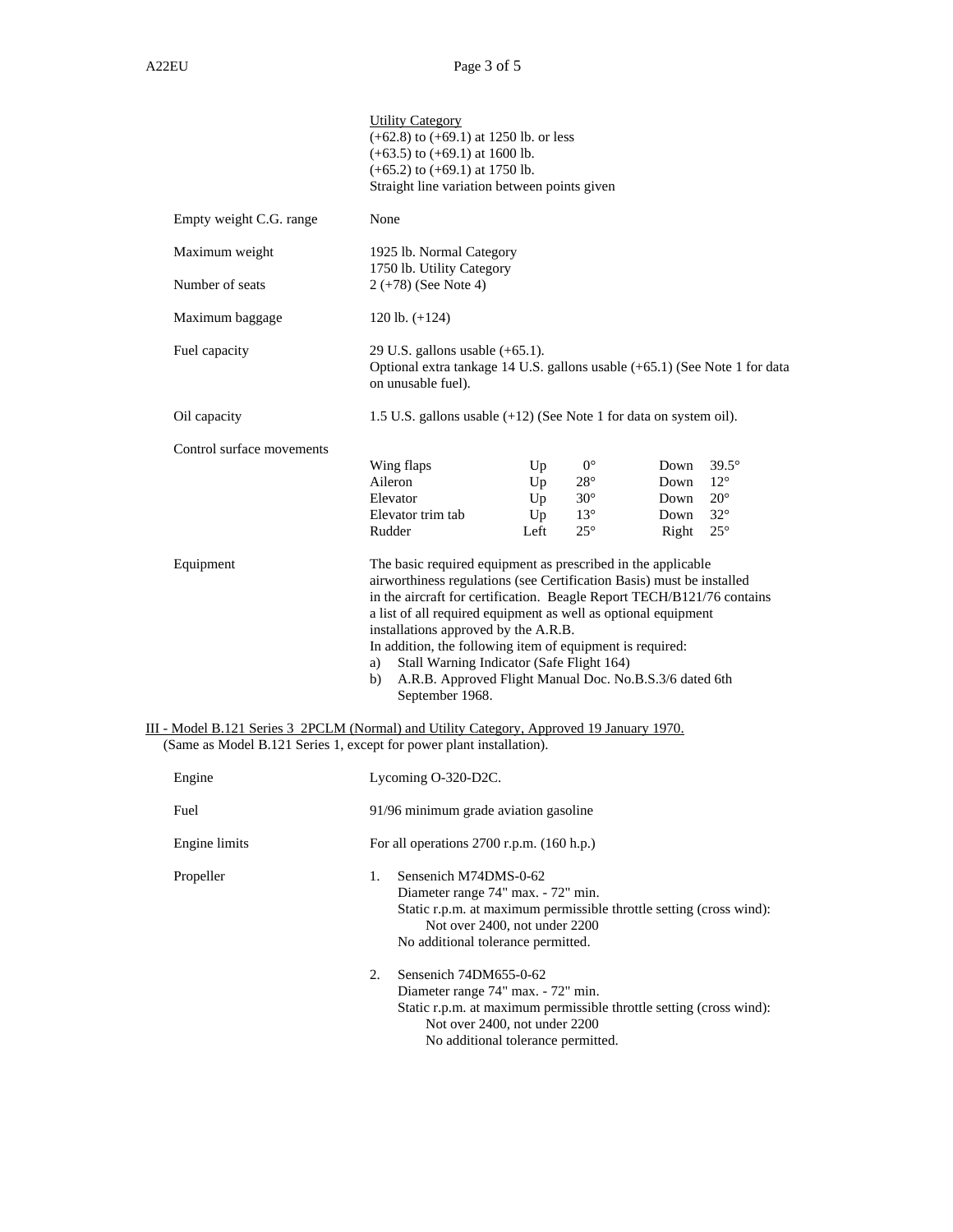| Airspeed limits (IAS)     |                                                                                    | Knots | M.P.H.       |
|---------------------------|------------------------------------------------------------------------------------|-------|--------------|
|                           | Vne (Never exceed)                                                                 | 150   | 173          |
|                           | Vno (Max. Structural cruising)                                                     | 120   | 138          |
|                           | Va (Maneuvering)                                                                   | 110   | 127          |
|                           | Vfe (Flaps extended $0^{\circ}$ to $40^{\circ}$ )<br>100                           | 115   |              |
| C.G. range                | Normal Category                                                                    |       |              |
|                           | $(+62.8)$ to $(+71.6)$ at 1250 lb. or less                                         |       |              |
|                           | $(+63.5)$ to $(+71.6)$ at 1600 lb.                                                 |       |              |
|                           | $(+66.2)$ to $(+71.6)$ at 1825 lb.                                                 |       |              |
|                           | $(+67.6)$ to $(+71.2)$ at 1950 lb.                                                 |       |              |
|                           | <b>Utility Category</b>                                                            |       |              |
|                           | $(+62.8)$ to $(+69.1)$ at 1250 lb. or less                                         |       |              |
|                           | $(+63.5)$ to $(+69.1)$ at 1600 lb.                                                 |       |              |
|                           | $(+65.2)$ to $(+69.1)$ at 1750 lb.<br>Straight line variation between points given |       |              |
| Empty weight C.G. range   | None                                                                               |       |              |
| Maximum weight            | 1950 lb. Normal Category                                                           |       |              |
|                           | 1750 lb. Utility Category                                                          |       |              |
|                           |                                                                                    |       |              |
| Number of seats           | $2 (+78)$ (See Note 4)                                                             |       |              |
| Maximum baggage           | 120 lb. $(+124)$                                                                   |       |              |
| Fuel capacity             | 42 U.S. gallons usable $(+65.1)$                                                   |       |              |
|                           | (See Note 1 for data on unusable fuel).                                            |       |              |
| Oil capacity              | 1.5 U.S. gallons usable $(+15)$                                                    |       |              |
|                           | (See Note 1 for data on system oil).                                               |       |              |
| Control surface movements |                                                                                    |       |              |
|                           | $0^{\circ}$<br>Wing flaps<br>Up                                                    | Down  | $39.5^\circ$ |
|                           | Aileron<br>$28^{\circ}$<br>Up                                                      | Down  | $12^{\circ}$ |
|                           | Elevator<br>$27^{\circ}$<br>Up                                                     | Down  | $25^{\circ}$ |
|                           | Elevator trim tab<br>Up<br>$13^{\circ}$                                            | Down  | $35^{\circ}$ |
|                           | Rudder<br>$25^{\circ}$<br>Left                                                     | Right | $25^{\circ}$ |
| Equipment                 | The basic required equipment as prescribed in the applicable airworthiness         |       |              |
|                           | regulations (see Certification Basis) must be installed in the aircraft for type   |       |              |
|                           | certification. Beagle Report TECH/B121/89 contains a list of all required          |       |              |
|                           | equipment as well as optional equipment installations approved by the<br>A.R.B.    |       |              |
|                           | In addition, the following item of equipment is required:                          |       |              |
|                           | Stall Warning Indicator (Safe Flight 164)<br>a)                                    |       |              |
|                           | b)<br>A.R.B. Approved Flight Manual Doc. No.B.S.3/8 dated 16                       |       |              |
|                           | October, 1969.                                                                     |       |              |